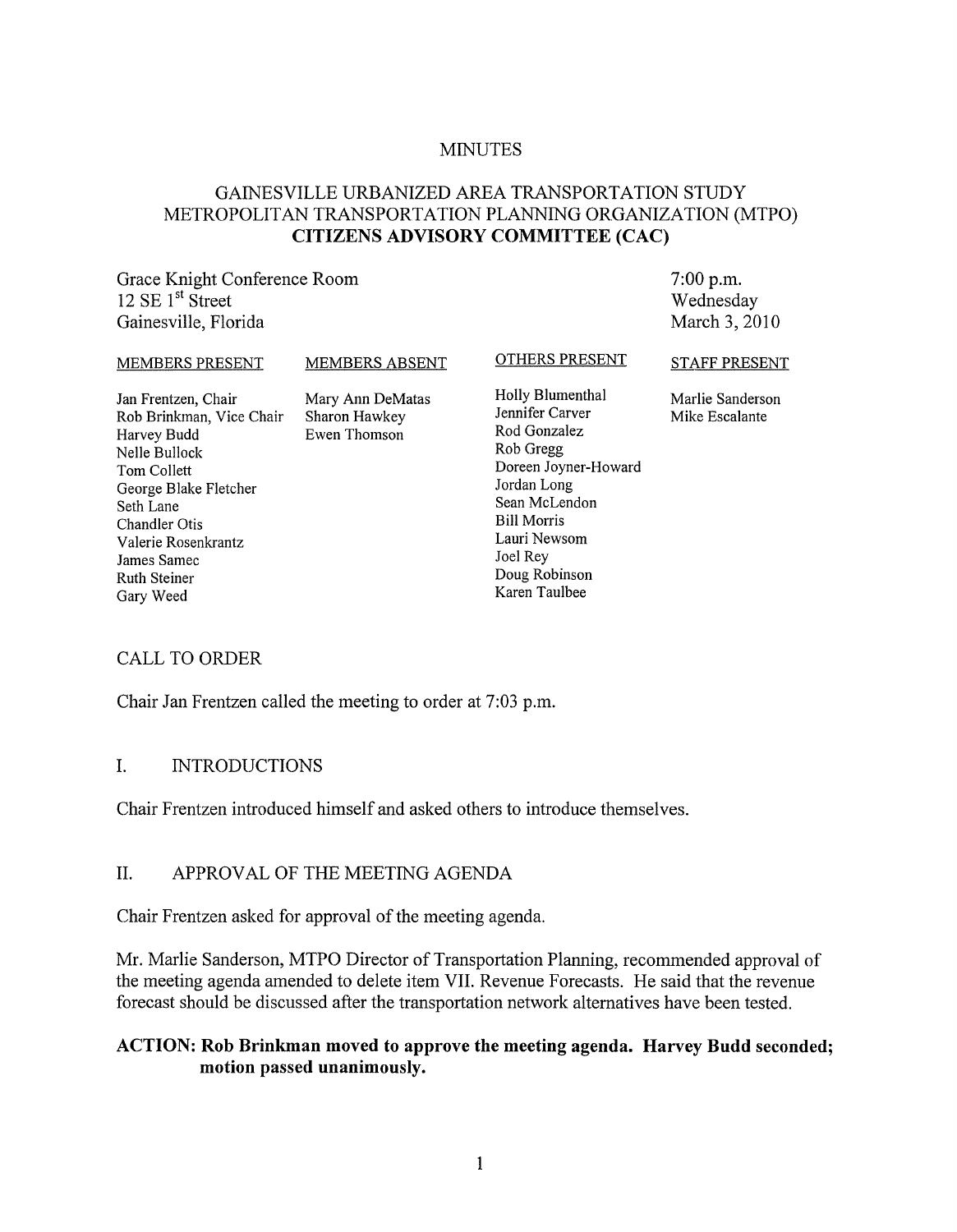### III. APPROV AL OF COMMITTEE MINUTES

Chair Frentzen asked for approval of the CAC meeting minutes.

## ACTION: Rob Brinkman moved to approve the December 2, 2009 CAC minutes. James Samec seconded; motion passed unanimously.

#### IV. UPCOMING MEETINGS

Mr. Sanderson announced that the next MTPO meeting is scheduled for March  $15<sup>th</sup>$  at 6:00 p.m. in the Jack Durrance Auditorium. He said that the CAC's next meeting, if needed, is scheduled for April  $21^{st}$ .

## V. GAINESVILLE REGIONAL TRANSIT SYSTEM (RTS) RAPID TRANSIT STUDY

Mr. Sanderson stated that RTS' consultant was prepared to discuss the Bus Rapid Transit (BRT) Feasibility Study.

Mr. Rob Gregg, Center for Urban Transportation Research (CUTR) Transit Management Program Director, Mr. Bill Morris, CUTR Senior Research Associate, and Mr. Doug Robinson, RTS Chief Transit Planner, discussed the BRT Study and answered questions.

## ACTION: Rob Brinkman moved to recommend that the MTPO approve the Gainesville Regional Transit System Rapid Transit Study. Gary Weed seconded; motion passed unanimously.

## VI. LONG RANGE TRANSPORTATION PLAN UPDATE (LRTP)

## A. EXISTING PLUS COMMITTED (E+C) ASSIGNMENT RESULTS

Mr. Sanderson stated that the MTPO's consultant was prepared to discuss the E+C highway and transit assignment results.

Ms. Jennifer Carver, Renaissance Planning Group (RPG) Project Manager, discuss the E+C highway and transit assignment results and answered questions.

#### B. WORKSHOP OVERVIEW

Ms. Carver discussed the findings from the February  $16<sup>th</sup> LRTP$  workshop and answered questions.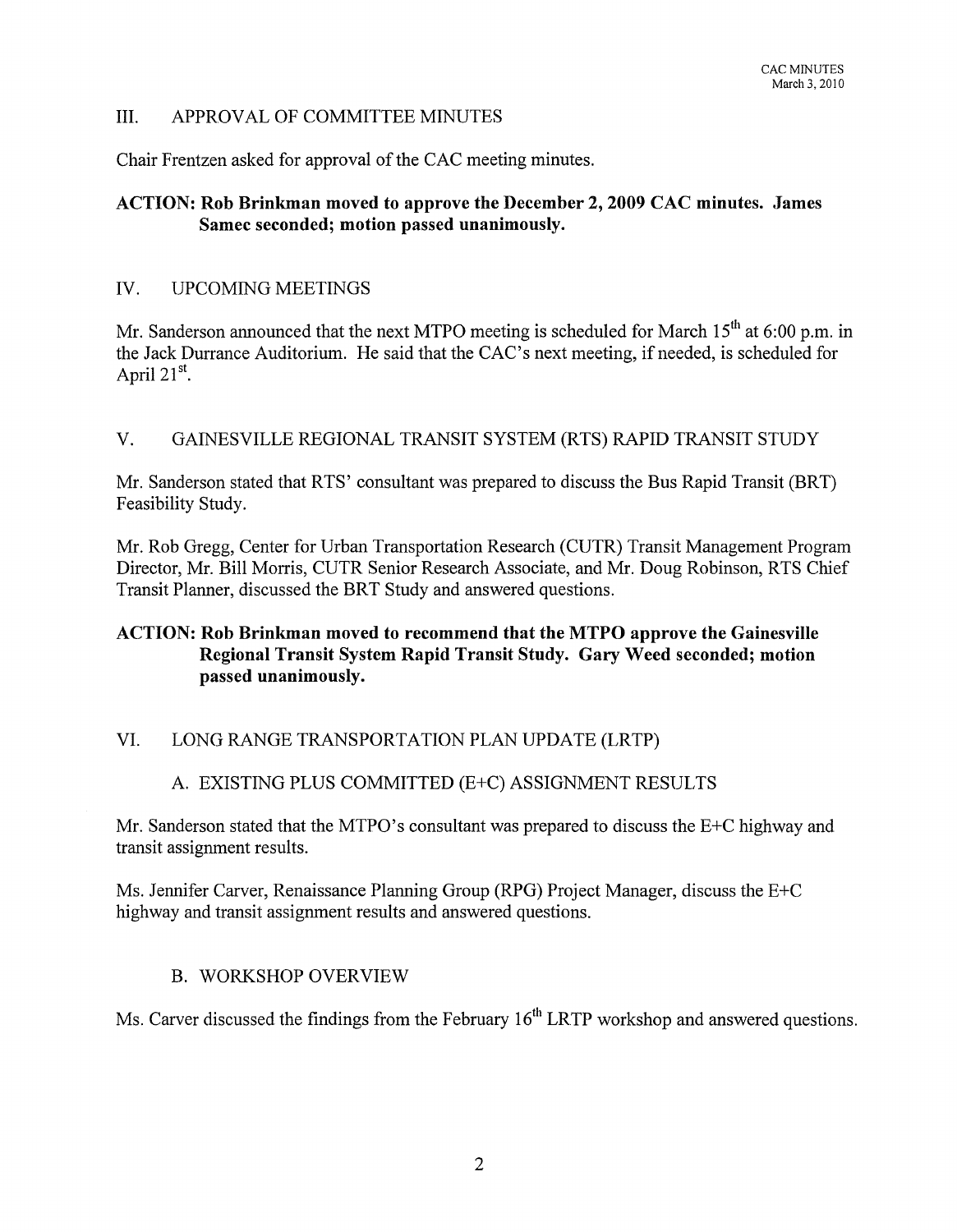## C. THREE RECOMMENDED ALTERNATIVE NETWORKS

Ms. Carver reviewed the three recommended alternative networks-findings from the workshop. She discussed the recommended Alternative 1- Transit Emphasis Network and answered questions. She and Mr. Sanderson noted the Technical Advisory Committee (TAC)-recommended revisions.

### ACTION: Valerie Rosenkrantz moved to recommend that the MTPO approve Alternative 1- Transit Emphasis Network with the following revisions:

- 1. modify the Butler Plaza area to show the latest proposal;
- 2. add BRT on Tower Road;
- 3. add NW  $23<sup>rd</sup>$  Avenue as a 4-lane facility from NW  $98<sup>th</sup>$  Street to NW  $51<sup>st</sup>$ Street;
- 4. add NW 34<sup>th</sup> Street turnlane project;
- 5. add NW 83<sup>rd</sup> Street extension;
- 6. delete the planned express bus routes on Newberry Road and Waldo Road that overlap BRT; and
- 7. delete the NW 170<sup>th</sup> Street 2-lane project.

#### James Samec seconded motion passed unanimously.

Ms. Carver discussed the recommended Alternative 2- Highway Emphasis Network and answered questions. She and Mr. Sanderson noted the TAC-recommended revisions.

## ACTION: Harvey Budd moved to recommend that the MTPO approve Alternative 2- Highway Emphasis Network with the following revisions:

- 1. modify the Butler Plaza area to show the latest proposal;
- 2. add the SW 47<sup>th</sup> Avenue extension to Williston Road:
- 3. add the NW 34<sup>th</sup> Street 4-laning from NW 23<sup>rd</sup> Street to NW  $67<sup>th</sup>$  Place;
- 4. delete the Sheriff's Road;
- 5. delete the SW  $34<sup>th</sup>$  Street/Archer Road overpass;
- 6. delete express bus service to Waldo and Hawthorne;
- 7. add the SW  $45<sup>th</sup>$  Street/SW  $30<sup>th</sup>$  Avenue overpass: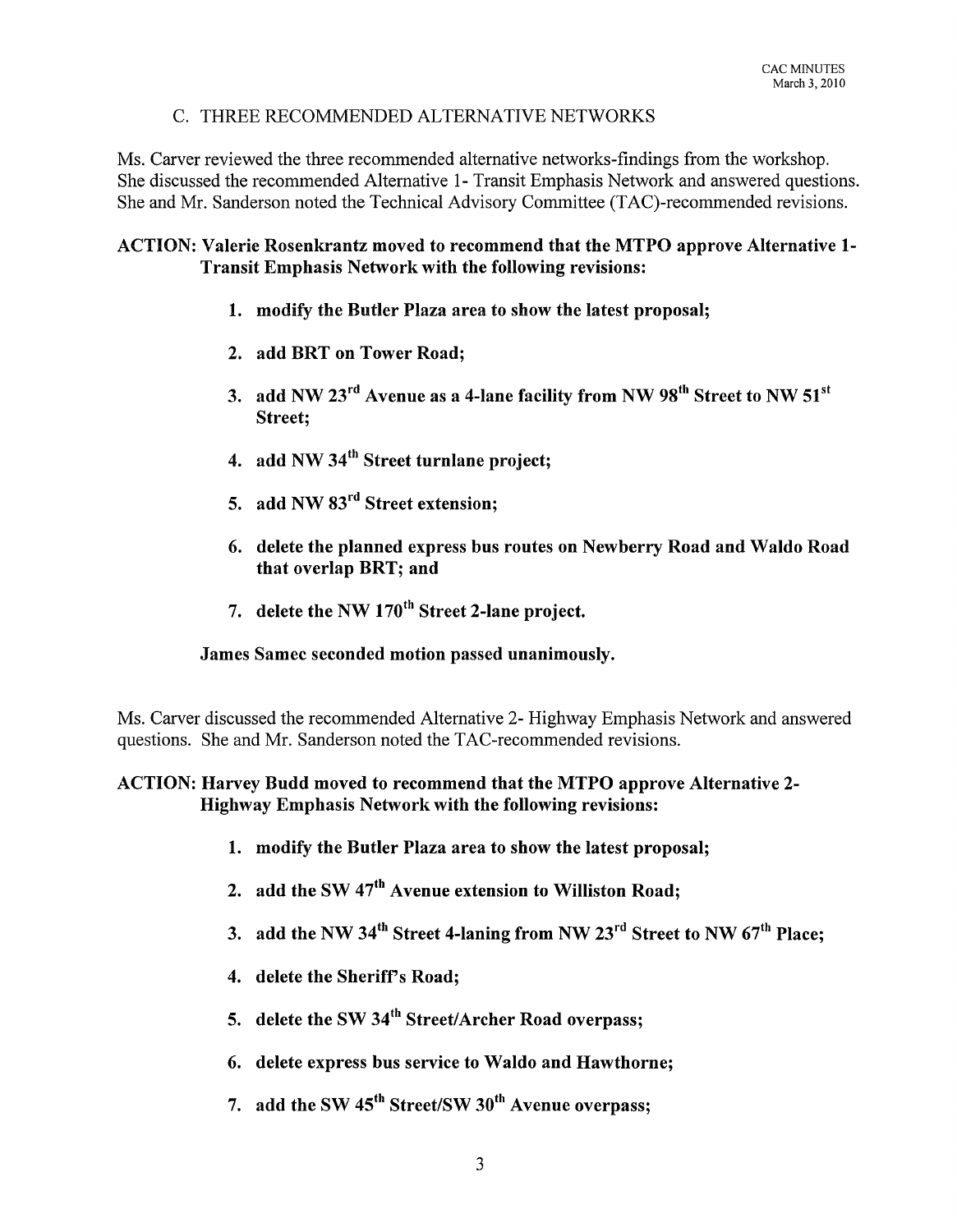- 8. add Archer Road 4-laning from the City of Archer to Tower Road;
- 9. modify NW  $23<sup>rd</sup>$  Avenue 4-laning to NW  $57<sup>th</sup>$  Terrace; and

10. add the Tower Road roundabouts.

## John Gifford seconded motion passed unanimously.

Ms. Carver discussed the recommended Alternative 3- Streetcar/BRT Emphasis Network and answered questions. She and Mr. Sanderson noted the TAC-recommended revisions.

## ACTION: Valerie Rosenkrantz moved to recommend that the MTPO approve Alternative 3- Streetcar/BRT Emphasis Network with the following revisions:

- 1. add 15-minute frequency transit service to NW  $39<sup>th</sup>$  Avenue from the SpringHills area to the airport;
- 2. modify the network to show the Urban Village/Butler Plaza proposal;
- 3. move the streetcar from SW 34<sup>th</sup> Street to SW 38<sup>th</sup> Terrace;
- 4. add express bus service on Hawthorne Road and Waldo Road to connect to BRT service; and
- 5. stop express bus service on Newberry Road at the BRT service terminus.

Ron Fuller seconded motion passed unanimously.

## D. PERFORMANCE MEASURES

Ms. Carver discussed proposed LRTP performance measures and answered questions.

## IX. COMMITTEE OFFICER ELECTIONS

Mr. Sanderson stated that it was time to select committee officers. He said that Jan Frentzen is the CAC Chair and Rob Brinkman is the CAC Vice Chair.

## ACTION: Harvey Budd moved to reappoint Jan Frentzen as CAC Chair and Rob Brinkman as CAC Vice Chair. James Samec seconded; motion passed **10** to 1.